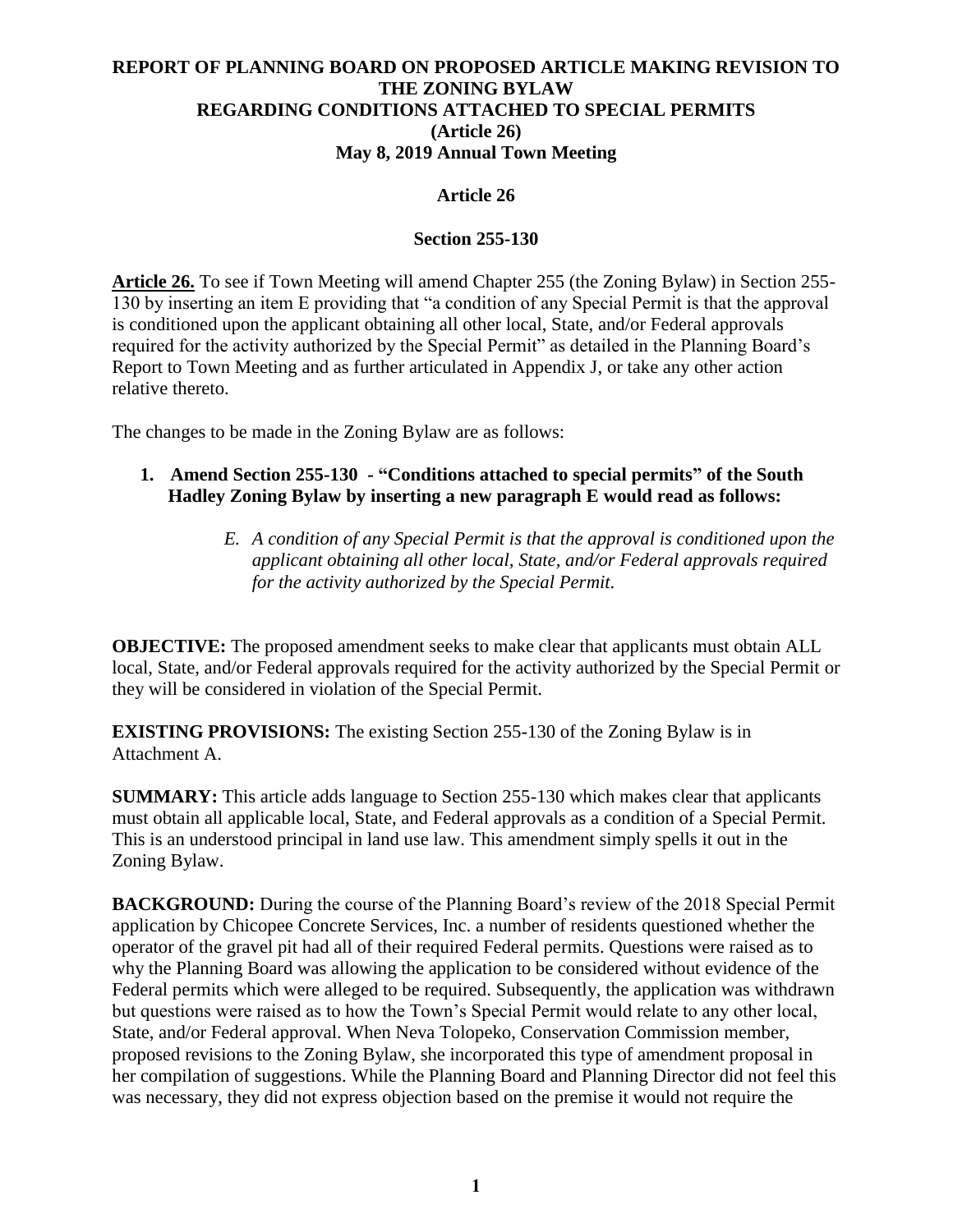# **REPORT OF PLANNING BOARD ON PROPOSED ARTICLE MAKING REVISION TO THE ZONING BYLAW REGARDING CONDITIONS ATTACHED TO SPECIAL PERMITS**

#### **(Article 26)**

Town's Building Commissioner to determine what permits are required and would not unduly burden applicants for all Special Permit (Bed & Breakfast, alteration of a nonconforming house, flag lot, etc.).

It is a commonly understand principal in land use law that one local permit does not eliminate the obligation of a party to comply with all other applicable laws. However, it was determined to be reasonable to make clear in the Zoning Bylaw that all other applicable approvals must also be obtained. If this amendment is adopted, anyone obtaining a Special Permit but is found later to not have a required local, State, and/or Federal approval, will be in violation of the Zoning Bylaw. This is not anticipated to put the Town in the position enforcing State or Federal laws but will add a form of penalty for violating applicable State and/or Federal laws.

As with all Zoning Bylaw violations, the Building Commissioner will be the responsible party for enforcing this requirement – to the extent local enforcement action is required.

**RELATIONSHIP TO MASTER PLAN:** There is not a direct, clear relationship to the Master Plan, adopted in 2010. However, this does add some clarity and updating of the Regulatory System in place in South Hadley.

**PUBLIC HEARING:** The Planning Board conducted a public hearing on this article on Monday April 22, 2019. There were no comments on this specific article at the public hearing.

**RECOMMENDATION:** The Planning Board, at their April 22, 2019 meeting, by a unanimous vote, voted to recommend adoption of this Article as presented. The Planning Board, at their April 29, 2019 meeting, unanimously voted to approve this report.

**ANNOTATED PROVISIONS:** An annotated version of the existing Section 255-130 of the Zoning Bylaw is in Attachment B. Letters and words proposed to be deleted are identified with "strike through markings" while letters and words proposed to be inserted are identified as "italicized, underlined".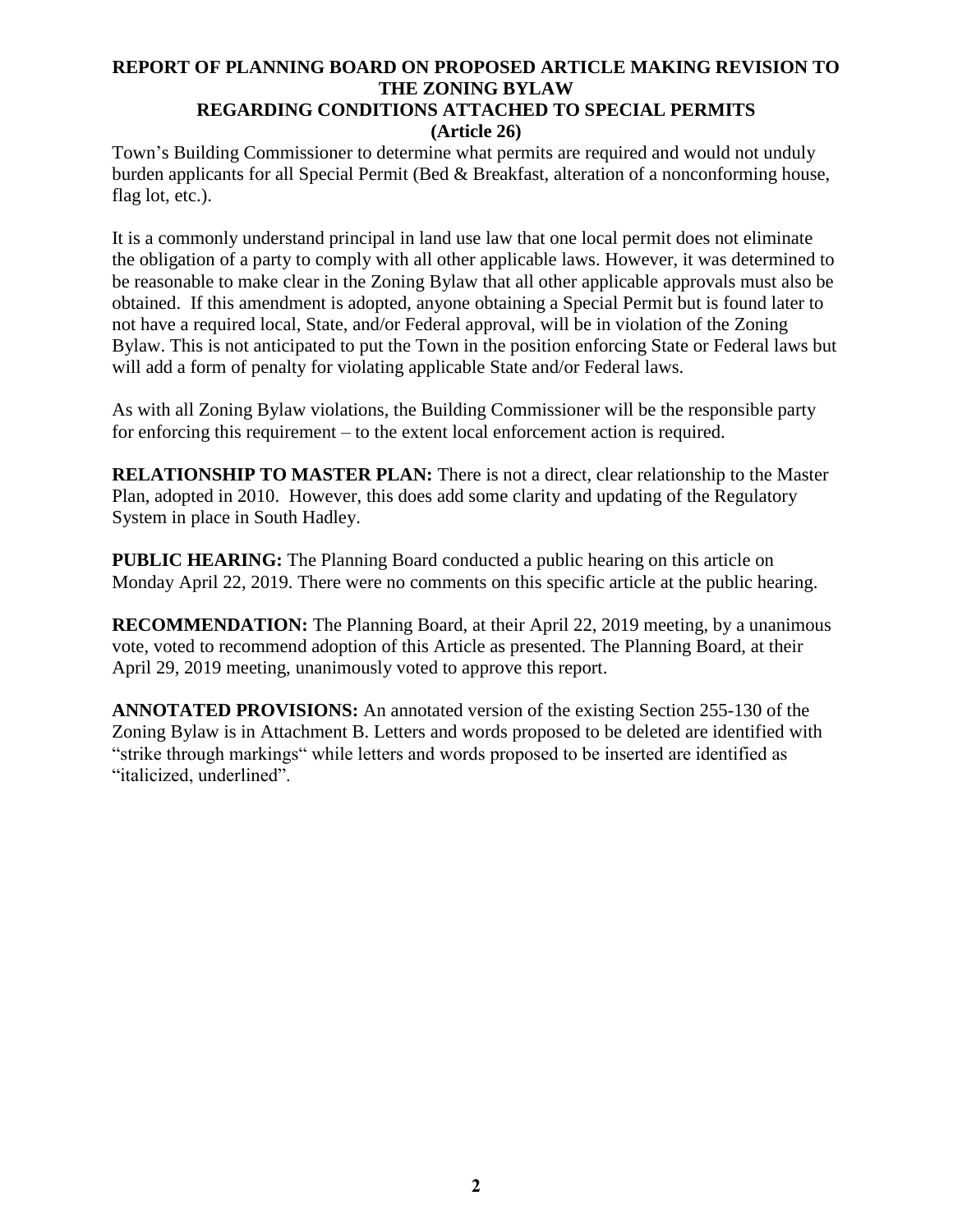# **Attachment A**

## **Existing Provisions of Section 255-130**

### § 255-130 **Conditions attached to special permits.**

- A. Specifications. Upon consideration of the standards and/or criteria listed above, the SPGA may attach such conditions or modifications to a special permit, in addition to those required elsewhere in this bylaw, that it finds necessary to further the purposes of this bylaw. Violation of any of these conditions or modifications shall be a violation of this bylaw. Such conditions or modifications may include, but are not limited to, specifications for: type of construction, increased setbacks and yards, landscaping and screens or buffers, operational controls, sureties, deed restrictions, restrictive covenants, locations of parking and signs; or any other conditions necessary to fulfill the purposes of this bylaw.
- B. Submission of information. In order to secure information upon which to base its determination, the SPGA may require the applicant to furnish, in addition to the information required for an application for a special permit, such further information as it deems necessary to establish its findings.
- C. Performance guarantee. A performance guarantee may be required prior to and as a condition of the special permit granting authority's approval of the special permit.
- D. Special municipal account: the applicant has paid the special municipal account review fee as determined by the Board.